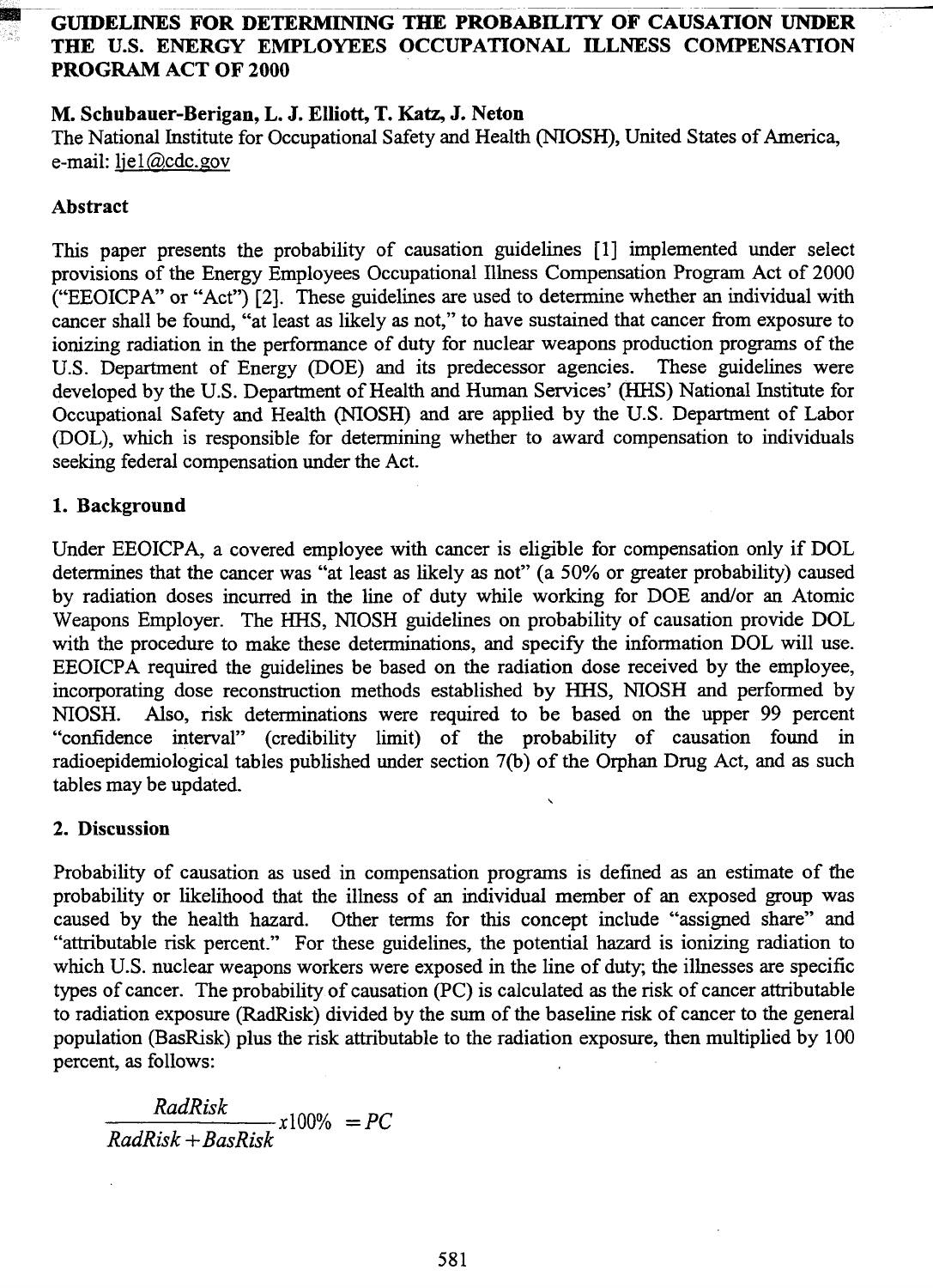This calculation provides a percentage estimate between 0 and 100 percent, where 0 would mean 0 likelihood that radiation caused the cancer and 100 would mean 100 percent probability that radiation caused the cancer.

In 1985, the U.S. National Institutes of Health developed a set of radioepidemiological tables [3]. The tables serve as a reference tool providing probability of causation estimates for individuals with cancer who were exposed to ionizing radiation. Use of the tables requires information about the person's radiation dose, gender, age of exposure, date of cancer diagnosis and other relevant factors. The tables have been used by the U.S. Department of Veterans Affairs (DVA) to make compensation decisions for veterans with cancer who were exposed in the line of duty to radiation from atomic weapon detonations. The primary source of data for the 1985 tables is research on cancer-related deaths occurring among Japanese atomic bomb survivors from World War II. The 1985 tables have been updated by the National Cancer Institute (NCI) and the Centres for Disease Control and Prevention to incorporate progress in research on the relationship between radiation and cancer risk as applicable for use in the DV A compensation program [4]. NIOSH has incorporated further modifications which are applicable for use of the radioepidemiological tables under EEOICPA [5].

A major scientific change achieved by these updates is the use of risk models developed from data on the occurrence of cancers (cases of illness) rather than the occurrence of cancer deaths among Japanese atomic bomb survivors. The risk models are further improved by being based on more current data as well. Many more cancers have been modelled in the revised radioepidemiological tables. The new risk models also take into account factors that modify the effect of radiation on cancer, related to the type of radiation dose, the amount of dose, and the timing of the dose.

A major technological change accompanying this update, which represents both a scientific and a practical improvement, is the production of a computer program for calculating probability of causation. This computer program, named the Interactive RadioEpidemiological Program (IREP), allows the user to apply the risk models directly to data on an individual employee. This makes it possible to calculate probability of causation using better quantitative methods than could be incorporated into printed tables. In particular, IREP allows the user to take into account uncertainty concerning the information being used to calculate probability of causation. There typically is uncertainty about the radiation dose levels to which a person has been exposed, as well as uncertainty in the science relating levels of dose received to levels of cancer risk observed in study populations. Accounting for uncertainty is important because it can have a large effect on the probability of causation estimates. The mIS, NIOSH guidelines and the NIOSH-IREP, as required by EEOICPA, use the upper 99 percent credibility limit to determine whether the cancers of employees are at least as likely as not caused by their radiation doses. This minimizes the possibility of denying compensation to claimants under EEOICPA for those employees with cancers likely to have been caused by radiation exposures.

The risk models developed by NCI and CDC for the NCI-IREP provide the primary basis for developing guidelines for estimating probability of causation under EEOICPA. They directly address 33 cancers and most types of radiation exposure relevant to employees covered by EEOICPA. These models take into account the employee's cancer type, year of birth, year of cancer diagnosis, and exposure information such as years of exposure, as well as the dose received from gamma radiation, x rays, alpha radiation, beta radiation, and neutrons during each year. The risk model for lung cancer takes into account smoking history as well. None of the risk models explicitly accounts for exposure to other occupational, environmental, or dietary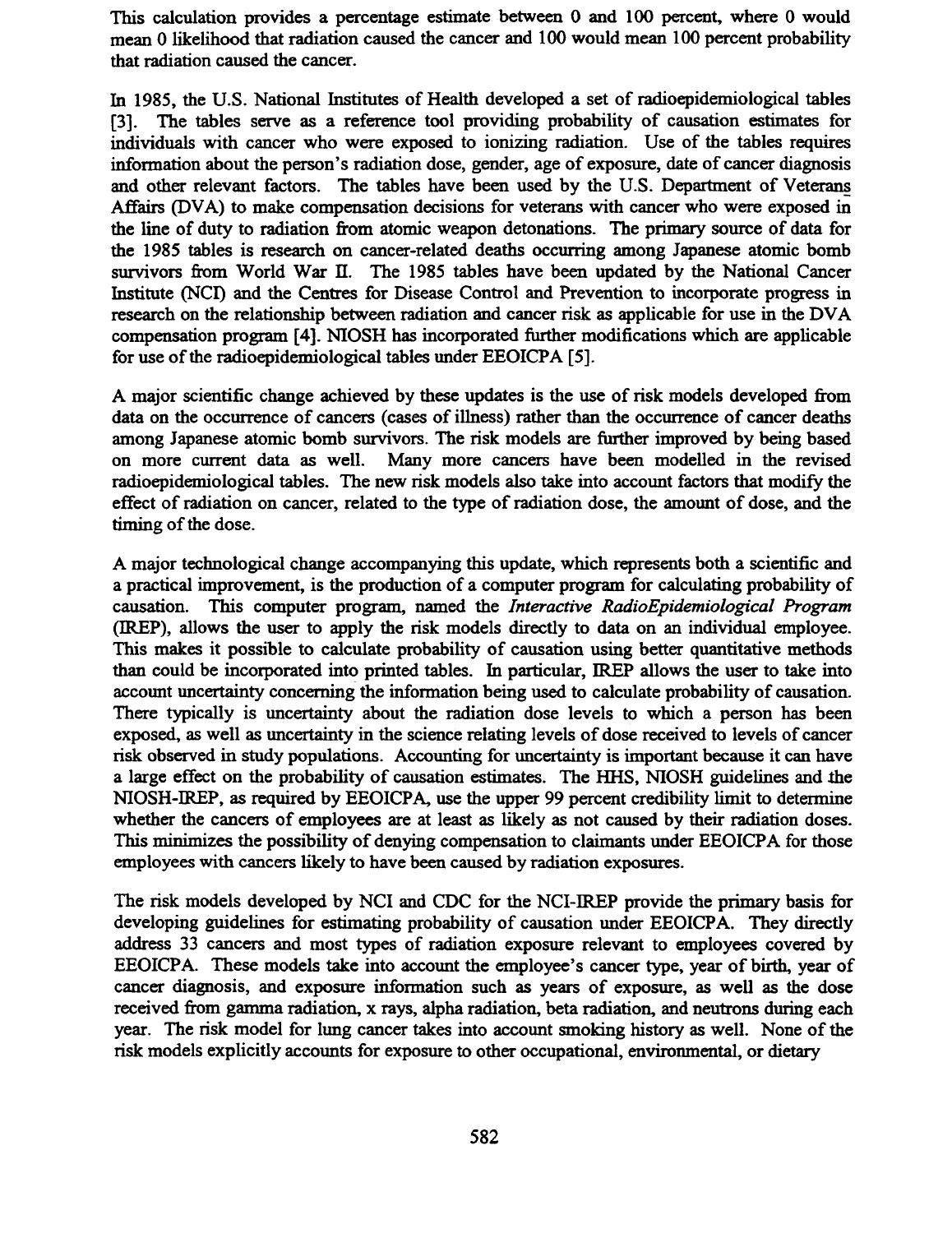carcinogens. It was not feasible to develop models accounting for these factors due to limited information from existing research studies. Moreover, HHS and DOL could not consistently or efficiently obtain the data required to make use of such models.

IREP models do not specifically include cancers as defined in their early stages: carcinoma in situ (CIS). These lesions are becoming more frequently diagnosed, as the use of cancer screening tools, such as mammography, have increased in the general population. The risk factors and treatment for CIS are frequently similar to those for malignant neoplasms, and, while controversial, there is growing evidence that CIS represents the earliest detectable phase of malignancy. Therefore, for determining compensation under EEOICPA, CIS will be treated as  $\overline{a}$ malignant neoplasm of the specified site.

Cancers identified by their secondary sites (sites to which a malignant cancer has spread), when the primary site is unknown, raise another issue for the application of IREP. This situation will most commonly arise when death certificate information is the primary source of a cancer diagnosis. It is accepted in medicine that cancer-causing agents such as ionizing radiation produce primary cancers. This means, in a case in which the primary site of cancer is unknown, the primary site must be established by inference to estimate probability of causation.

HHS has established such assignments in these guidelines, based on an evaluation of the relationship between primary and secondary cancer sites using the National Centre for Health Statistics (NCHS) Mortality Database for years 1995-1997. Because national cancer incidence databases (e.g., the National Cancer Institute's Surveillance, Epidemiology and End Results program) do not contain information about sites of metastasis, the NCHS database is the best available data source at this time to assign the primary site(s) most likely to have caused the spread of cancer to a known secondary site. For each secondary cancer, the set of primary cancers producing approximately 75% of that secondary cancer among the U.S. population was identified (males and females were considered separately). The final assignment of a primary cancer site for an individual claim will be determined by DOL on a case-by-case basis, as the site among possible primary sites which results in the highest probability of causation estimate.

Claimants diagnosed with two or more primary cancers also raise a special issue for determining probability of causation. Even under the assumption that the biological mechanisms by which each cancer is caused are unrelated, uncertainty estimates about the level of radiation delivered to each cancer site will be related. The consequence has simple but important implications; instead of detennining the probability that each cancer was caused by radiation, DOL perfonns an additional statistical procedure using IREP to determine the probability of causation for each cancer and then the probability for both cancers combined. This will be important to the claimant because it will determine a higher probability of causation than would be determined for either cancer individually.

Some employees covered by EEOICPA were substantially exposed to radon and other sources of high linear energy transfer (LET) radiation. This type of radiation exposure has unique properties affecting cancer risk, specifically an inverse dose-rate effect for high-LET radiation exposures. This effect means at any particular dose level, especially higher dose levels, a dose of high LET radiation incurred gradually over time is more likely to cause cancer than the same total dose incurred quickly or at once. A substantial body of research supports this finding, including studies of uranium miners, patients exposed to bone-seeking radium alpha particles, and research on the cancer effects of high LET radiation in animals. Because high-LET radiation is an important type of radiation exposure among employees covered by EEOICP A,